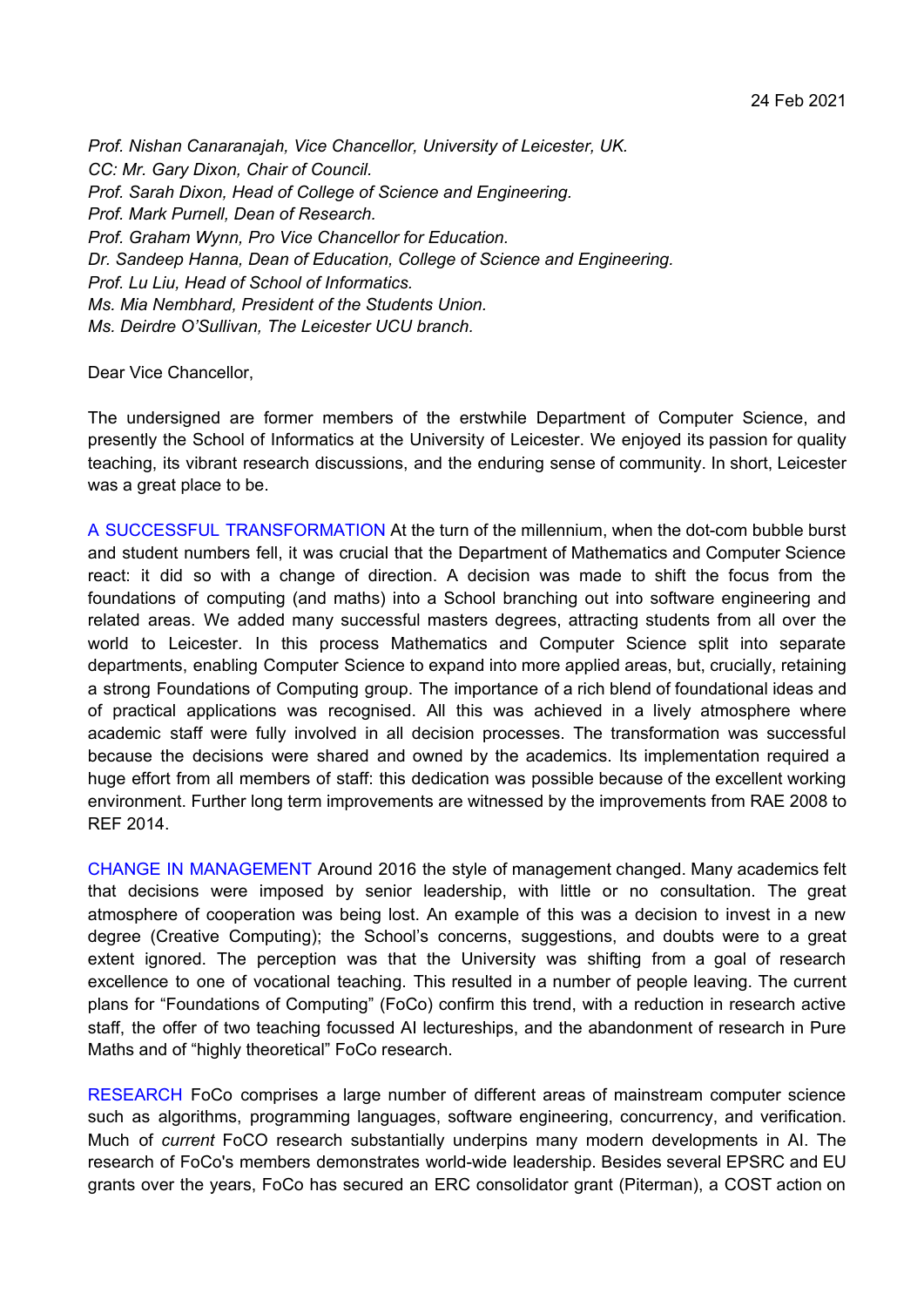reversible computing (Ulidowski), an EPSRC grant (Erlebach), and a Facebook collaboration with funding (Crole). Moreover, Professor Mousavi's grant shows that FoCo can take leadership on one of the main challenges of AI research, namely the problem of interpretability and explainability. We note that EPSRC AI funding (23m current) is much lower than the combined funding of Theoretical Computer Science (19m) and Verification and Correctness (12m), which fall within FoCo's remit.

FLAWED PROCESSES Following an initial consultation in Oct/Nov 2020, there was no engagement with either FoCo academics, or the wider intellectual community of scholars, industry, professional bodies, and external examiners. At no point were staff explicitly asked to focus on AI; and no window of opportunity to realign their research has been given. We understand that the first time FoCo staff knew of the detailed business case for a new School of AI was over a week after the receipt of redundancy letters. **This is truly shocking, and an appalling way to treat senior, experienced and very hard working staff. How do you think retained staff will feel moving forwards?** Everyone has made enormous efforts during the Covid-19 pandemic, and the School is highly profitable, with a very high student:staff ratio.

FLAWED SCREENING Staff are now being screened to see how their research aligns with a new focus on AI, and will be made redundant if they fail the screening. The process seems to raise very serious questions. The quality of research of the affected staff has not been considered, nor the funding and world-leadership noted above. The contributions to research funding are not recognised. Much of current work in AI and data science originated from foundational work, and a **broad** FoCo presence is **paramount** to *maintain excellence in research (and teaching) moving forwards*. This cannot be stated strongly enough.

TEACHING Students need to learn the foundations of computing to give them long term knowledge and make them adaptable; and this knowledge needs to be taught by experts. Industry is crying out for such students now, and will demand them in the future. Quoting a report of the Federal Aviation Authority and NASA: "*Formal methods should be part of the education of every computer scientist and software engineer, just as the appropriate branch of applied maths is a necessary part of the education of all other engineers*". Foundations do not change from year to year; they provide much needed stability.

QUESTIONS By cutting yourself off from such broad expertise, essential for stable teaching and research, and also for the long-term needs of business and industry, how does your strategy hold up in a few years time when hot funding for AI recedes? What is your opinion of the damage to the reputation of the UoL that results from (attempted) firing of successful and long serving academics? Is the aim of the current transformation to turn the UoL from an institution with world class research in a number of different areas (including pure mathematics and computer science) to an institution largely dedicated to vocational training?

CONCLUSION We strongly urge that you reconsider your decision. If the redundancies happen, it will throw into doubt the integrity of the School's programmes. This strategy risks undoing the achievements of the last two decades and puts the long-term perspectives of CS research in question. Please reflect on how UoL was perceived prior to 2016, and the great successes of the expansion of Software Engineering in parallel with the retention of the Foundations of Computing. We believe that UoL should foster its historical reputation, and work with the FoCo team in a positive and constructive manner.

Looking forward to a reply to our questions, Kind regards,